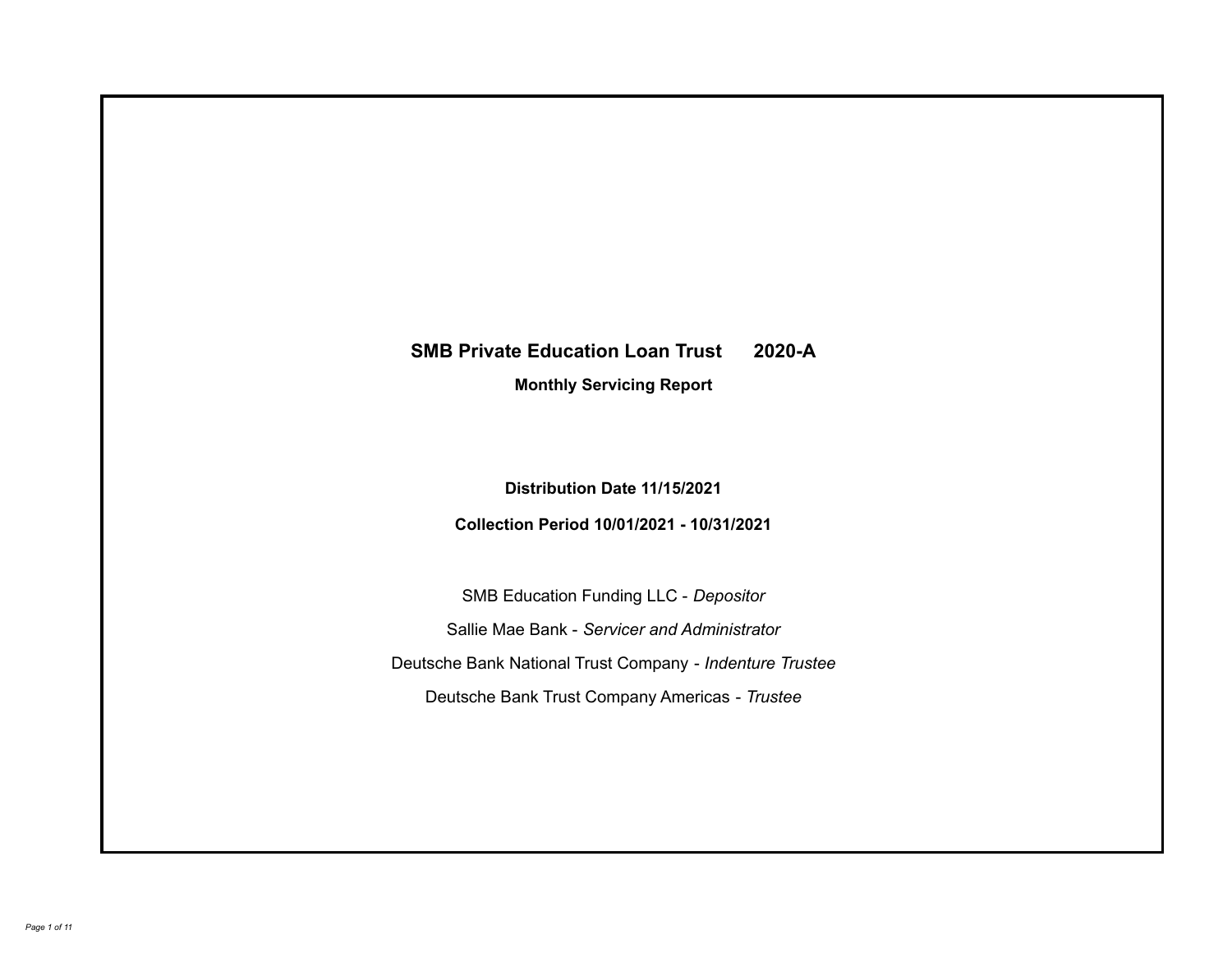A

| А | <b>Student Loan Portfolio Characteristics</b>                  |                                                 | <b>Settlement Date</b><br>02/12/2020 | 09/30/2021                        | 10/31/2021                        |
|---|----------------------------------------------------------------|-------------------------------------------------|--------------------------------------|-----------------------------------|-----------------------------------|
|   | <b>Principal Balance</b><br>Interest to be Capitalized Balance |                                                 | \$633,058,651.76<br>43,030,628.43    | \$487,937,454.29<br>36,931,122.22 | \$481,104,413.82<br>35,200,877.09 |
|   | Pool Balance                                                   |                                                 | \$676,089,280.19                     | \$524,868,576.51                  | \$516,305,290.91                  |
|   | Weighted Average Coupon (WAC)                                  |                                                 | 9.38%                                | 8.53%                             | 8.53%                             |
|   | Weighted Average Remaining Term<br>Number of Loans             |                                                 | 138.37<br>54,630                     | 133.66<br>43,250                  | 133.12<br>42,549                  |
|   | Number of Borrowers<br>Pool Factor                             |                                                 | 52,691                               | 41,855<br>0.776330275             | 41,185<br>0.763664365             |
|   |                                                                | Since Issued Total Constant Prepayment Rate (1) |                                      | 12.72%                            | 12.85%                            |
| B | <b>Debt Securities</b>                                         | <b>Cusip/Isin</b>                               | 10/15/2021                           |                                   | 11/15/2021                        |
|   | A <sub>2</sub> A                                               | 78449UAB4                                       | \$319,574,785.16                     |                                   | \$311,088,244.14                  |
|   | A2B                                                            | 78449UAC2                                       | \$49,933,560.18                      |                                   | \$48,607,538.15                   |

|              | В                   | 78449UAD0         | \$47,000,000.00 | \$47,000,000.00 |
|--------------|---------------------|-------------------|-----------------|-----------------|
|              |                     |                   |                 |                 |
| $\mathsf{C}$ | <b>Certificates</b> | <b>Cusip/Isin</b> | 10/15/2021      | 11/15/2021      |
|              |                     |                   |                 |                 |
|              | Residual            | 78449UAE8         | \$100,000.00    | \$100,000.00    |
|              |                     |                   |                 |                 |

| <b>Account Balances</b> | 10/15/2021   | 11/15/2021   |
|-------------------------|--------------|--------------|
| Reserve Account Balance | 1,729,328.00 | 1,729,328.00 |

| E. | <b>Asset / Liability</b>               | 10/15/2021       | 11/15/2021       |
|----|----------------------------------------|------------------|------------------|
|    | Overcollateralization Percentage       | 20.65%           | 21.23%           |
|    | Specified Overcollateralization Amount | \$131,217,144.13 | \$129,076,322.73 |
|    | Actual Overcollateralization Amount    | \$108,360,231.17 | \$109,609,508.62 |

(1) For additional information, see 'Since Issued CPR Methodology' found in section VIII of this report .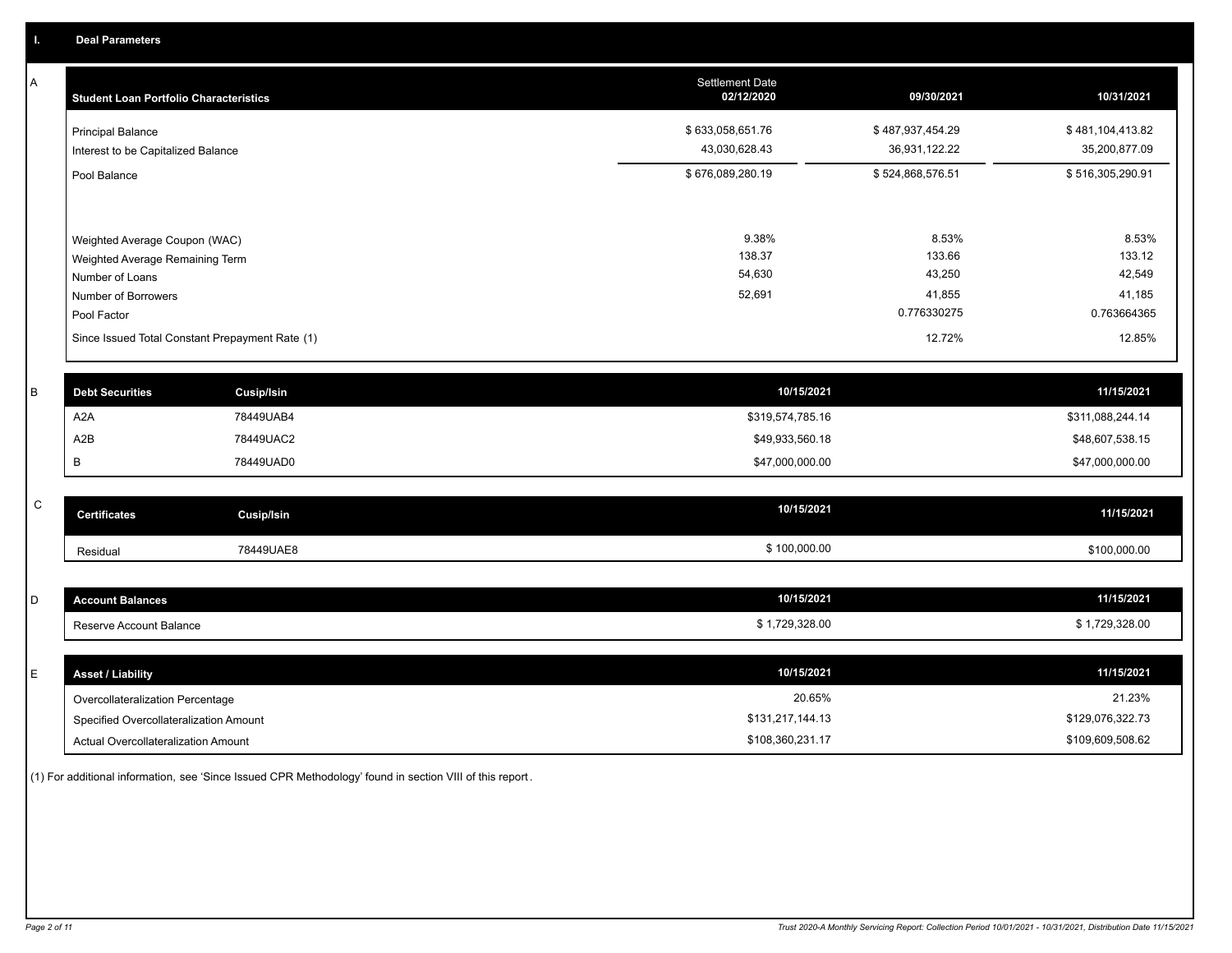### **II. 2020-A Trust Activity 10/01/2021 through 10/31/2021**

# **Total Principal Receipts \$ 8,207,931.56**  Other Principal Deposits 128,607.90 Servicer Principal Reimbursement 0.00 Seller Principal Reimbursement 0.00 Borrower Principal 8,079,323.66 A **Student Loan Principal Receipts**

#### B **Student Loan Interest Receipts**

| <b>Total Interest Receipts</b>  | \$2,625,433.90 |
|---------------------------------|----------------|
| Other Interest Deposits         | 8.682.88       |
| Servicer Interest Reimbursement | 0.00           |
| Seller Interest Reimbursement   | 0.00           |
| Borrower Interest               | 2,616,751.02   |

| C       | <b>Recoveries on Realized Losses</b>                             | \$63,504.29     |
|---------|------------------------------------------------------------------|-----------------|
| D       | <b>Investment Income</b>                                         | \$263.65        |
| Е.      | <b>Funds Borrowed from Next Collection Period</b>                | \$0.00          |
| F.      | <b>Funds Repaid from Prior Collection Period</b>                 | \$0.00          |
| G       | Loan Sale or Purchase Proceeds                                   | \$0.00          |
| H       | Initial Deposits to Distribution Account                         | \$0.00          |
|         | <b>Excess Transferred from Other Accounts</b>                    | \$0.00          |
| J       | <b>Borrower Benefit Reimbursements</b>                           | \$0.00          |
| Κ       | <b>Other Deposits</b>                                            | \$0.00          |
|         | <b>Other Fees Collected</b>                                      | \$0.00          |
| М       | <b>AVAILABLE FUNDS</b>                                           | \$10,897,133.40 |
| N       | Non-Cash Principal Activity During Collection Period             | \$1,374,891.09  |
| $\circ$ | Aggregate Purchased Amounts by the Depositor, Servicer or Seller | \$137,290.78    |
| P       | Aggregate Loan Substitutions                                     | \$0.00          |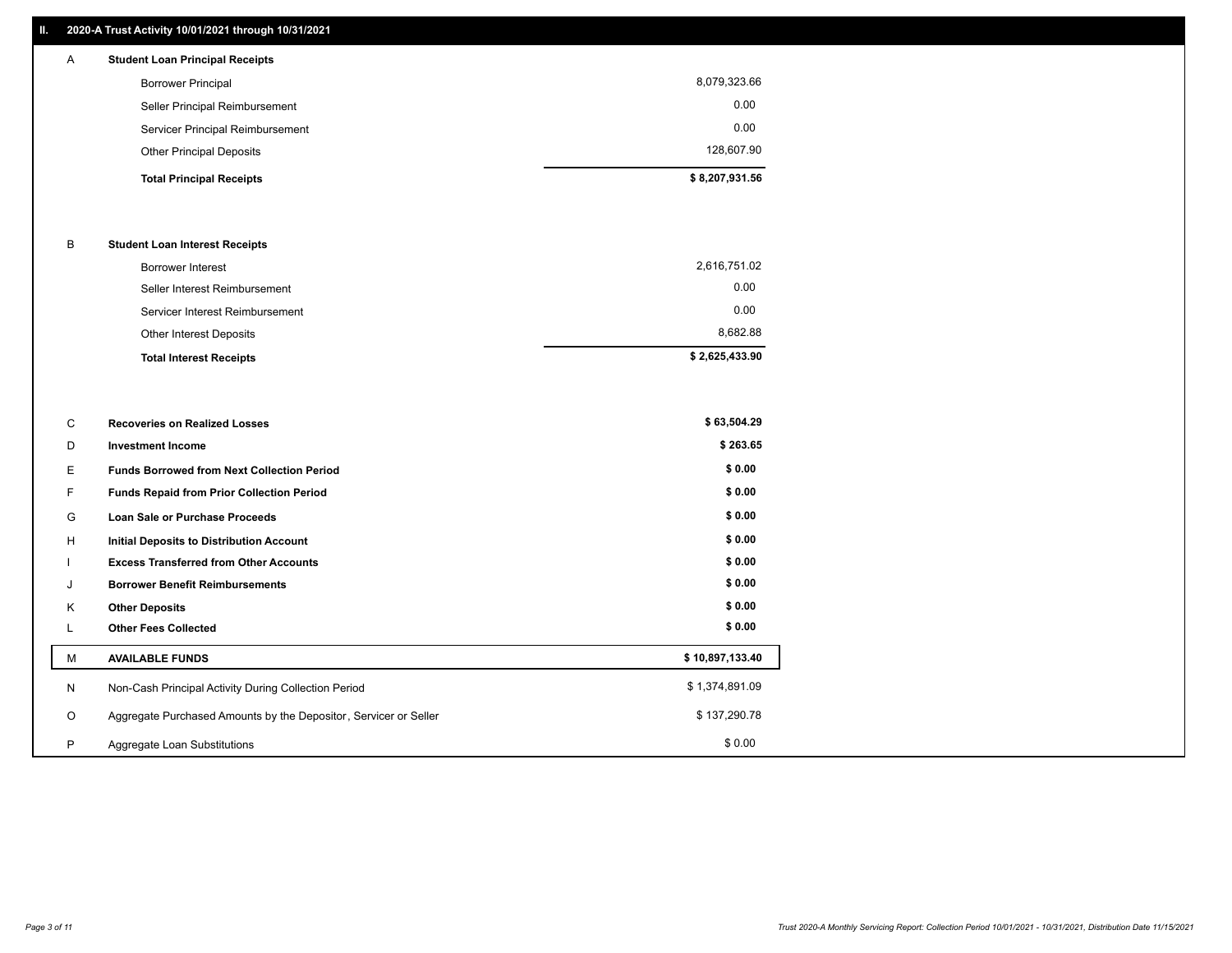|                   |                       |                          |         |                                                           | <b>Loans by Repayment Status</b> |                            |                          |         |                                                           |                |                            |
|-------------------|-----------------------|--------------------------|---------|-----------------------------------------------------------|----------------------------------|----------------------------|--------------------------|---------|-----------------------------------------------------------|----------------|----------------------------|
|                   |                       |                          |         | 10/31/2021                                                |                                  |                            |                          |         | 09/30/2021                                                |                |                            |
|                   |                       | <b>Wtd Avg</b><br>Coupon | # Loans | Principal and<br><b>Interest Accrued</b><br>to Capitalize | % of Principal                   | % of Loans in<br>Repay (1) | <b>Wtd Avg</b><br>Coupon | # Loans | Principal and<br><b>Interest Accrued</b><br>to Capitalize | % of Principal | % of Loans in<br>Repay (1) |
| INTERIM:          | IN SCHOOL             | 9.82%                    | 3,194   | \$47,541,595.47                                           | 9.208%                           | $-$ %                      | 9.77%                    | 3,573   | \$53,059,061.30                                           | 10.109%        | $-$ %                      |
|                   | GRACE                 | 9.61%                    | 2,016   | \$31,091,858.95                                           | 6.022%                           | $-$ %                      | 9.64%                    | 2,106   | \$32,141,421.19                                           | 6.124%         | $-$ %                      |
|                   | <b>DEFERMENT</b>      | 9.11%                    | 2,623   | \$34,008,372.44                                           | 6.587%                           | $-$ %                      | 9.08%                    | 2,583   | \$33,506,010.46                                           | 6.384%         | $-$ %                      |
| <b>REPAYMENT:</b> | <b>CURRENT</b>        | 8.22%                    | 33,337  | \$384,473,592.53                                          | 74.466%                          | 95.246%                    | 8.20%                    | 33,481  | \$384,990,129.31                                          | 73.350%        | 94.787%                    |
|                   | 30-59 DAYS DELINQUENT | 9.04%                    | 434     | \$5,855,438.68                                            | 1.134%                           | 1.451%                     | 8.70%                    | 435     | \$5,944,712.86                                            | 1.133%         | 1.464%                     |
|                   | 60-89 DAYS DELINQUENT | 9.04%                    | 232     | \$3,553,357.97                                            | 0.688%                           | 0.880%                     | 9.27%                    | 206     | \$3,018,250.73                                            | 0.575%         | 0.743%                     |
|                   | 90+ DAYS DELINQUENT   | 9.58%                    | 136     | \$2,017,590.33                                            | 0.391%                           | 0.500%                     | 9.14%                    | 132     | \$1,935,840.44                                            | 0.369%         | 0.477%                     |
|                   | <b>FORBEARANCE</b>    | 8.32%                    | 577     | \$7,763,484.54                                            | 1.504%                           | 1.923%                     | 8.67%                    | 734     | \$10,273,150.22                                           | 1.957%         | 2.529%                     |
| <b>TOTAL</b>      |                       |                          | 42,549  | \$516,305,290.91                                          | 100.00%                          | 100.00%                    |                          | 43,250  | \$524,868,576.51                                          | 100.00%        | 100.00%                    |

Percentages may not total 100% due to rounding \*

1 Loans classified in "Repayment" include any loan for which interim interest only, \$25 fixed payments or full principal and interest payments are due.

|                         |                                                                                                                              |                          |         |                                                           | <b>Loans by Borrower Status</b> |                                |                          |         |                                                           |                |                                |
|-------------------------|------------------------------------------------------------------------------------------------------------------------------|--------------------------|---------|-----------------------------------------------------------|---------------------------------|--------------------------------|--------------------------|---------|-----------------------------------------------------------|----------------|--------------------------------|
|                         |                                                                                                                              |                          |         | 10/31/2021                                                |                                 |                                |                          |         | 09/30/2021                                                |                |                                |
|                         |                                                                                                                              | <b>Wtd Avg</b><br>Coupon | # Loans | Principal and<br><b>Interest Accrued</b><br>to Capitalize | % of Principal                  | % of Loans in<br>P&I Repay (2) | <b>Wtd Avg</b><br>Coupon | # Loans | Principal and<br><b>Interest Accrued</b><br>to Capitalize | % of Principal | % of Loans in<br>P&I Repay (2) |
| <b>INTERIM:</b>         | IN SCHOOL                                                                                                                    | 9.28%                    | 6,673   | \$100,376,342.55                                          | 19.441%                         | $-$ %                          | 9.25%                    | 7,318   | \$109,456,862.34                                          | 20.854%        | $-$ %                          |
|                         | <b>GRACE</b>                                                                                                                 | 9.12%                    | 4,123   | \$62,272,578.37                                           | 12.061%                         | $-$ %                          | 9.12%                    | 4,398   | \$65,774,644.95                                           | 12.532%        | $-$ %                          |
|                         | <b>DEFERMENT</b>                                                                                                             | 8.72%                    | 4,853   | \$61,993,734.00                                           | 12.007%                         | $-$ %                          | 8.70%                    | 4,763   | \$60,730,457.86                                           | 11.571%        | $-$ %                          |
| P&I REPAYMENT:          | <b>CURRENT</b>                                                                                                               | 8.06%                    | 25,579  | \$273,190,428.02                                          | 52.913%                         | 93.667%                        | 8.03%                    | 25,325  | \$268,433,647.89                                          | 51.143%        | 92.914%                        |
|                         | 30-59 DAYS DELINQUENT                                                                                                        | 9.05%                    | 399     | \$5,443,327.33                                            | 1.054%                          | 1.866%                         | 8.67%                    | 398     | \$5,565,336.80                                            | 1.060%         | 1.926%                         |
|                         | 60-89 DAYS DELINQUENT                                                                                                        | 9.04%                    | 221     | \$3,392,092.48                                            | 0.657%                          | 1.163%                         | 9.29%                    | 189     | \$2,834,417.63                                            | 0.540%         | 0.981%                         |
|                         | 90+ DAYS DELINQUENT                                                                                                          | 9.64%                    | 124     | \$1,873,303.62                                            | 0.363%                          | 0.642%                         | 9.09%                    | 125     | \$1,800,058.82                                            | 0.343%         | 0.623%                         |
|                         | <b>FORBEARANCE</b>                                                                                                           | 8.32%                    | 577     | \$7,763,484.54                                            | 1.504%                          | 2.662%                         | 8.67%                    | 734     | \$10,273,150.22                                           | 1.957%         | 3.556%                         |
| <b>TOTAL</b><br>$\star$ | Percentages may not total 100% due to rounding                                                                               |                          | 42,549  | \$516,305,290.91                                          | 100.00%                         | 100.00%                        |                          | 43,250  | \$524,868,576.51                                          | 100.00%        | 100.00%                        |
|                         | 2 Loans classified in "P&I Repayment" includes only those loans for which scheduled principal and interest payments are due. |                          |         |                                                           |                                 |                                |                          |         |                                                           |                |                                |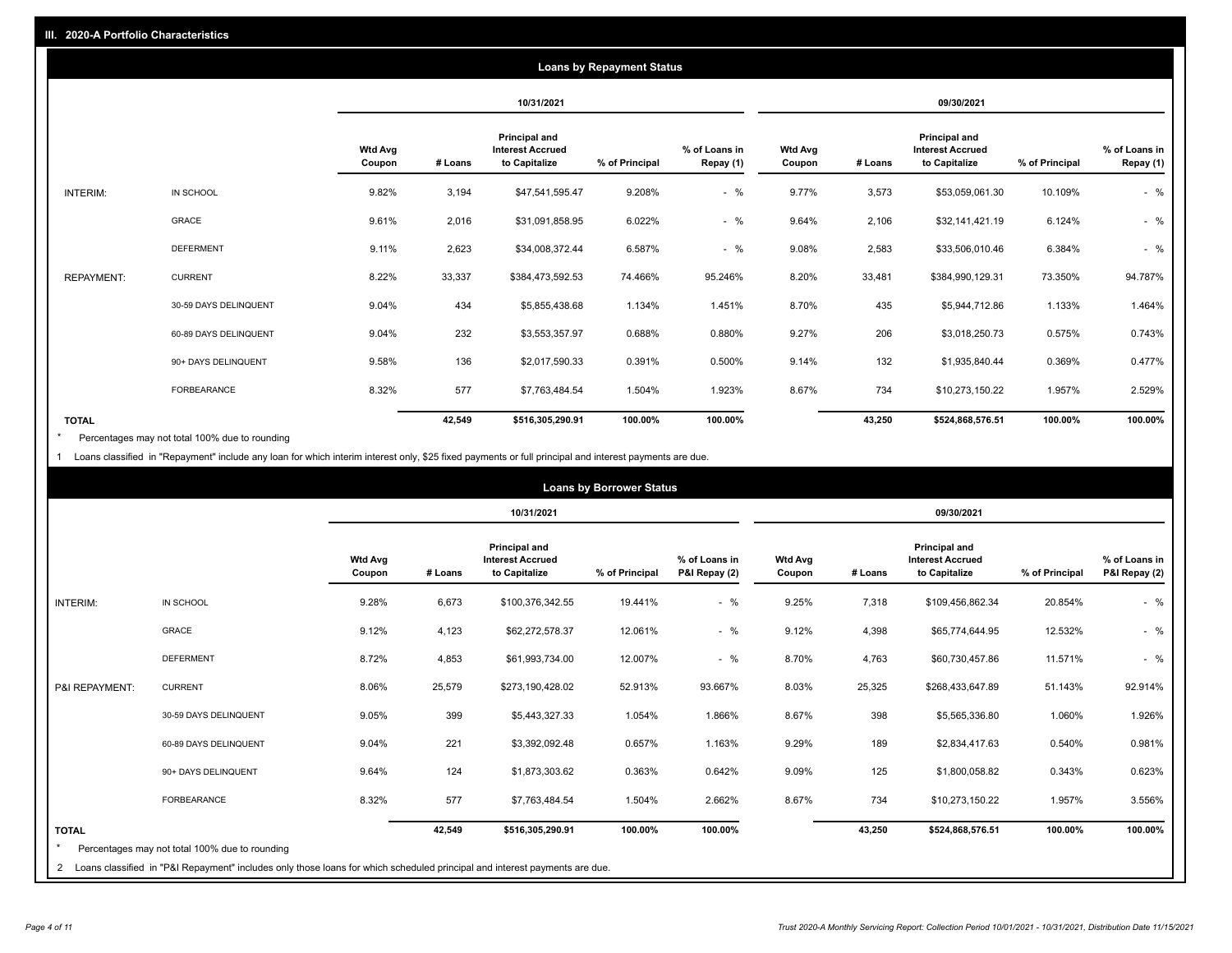|                                                                                        | 10/31/2021       | 9/30/2021        |
|----------------------------------------------------------------------------------------|------------------|------------------|
| Pool Balance                                                                           | \$516,305,290.91 | \$524,868,576.51 |
| Total # Loans                                                                          | 42,549           | 43,250           |
| Total # Borrowers                                                                      | 41,185           | 41,855           |
| Weighted Average Coupon                                                                | 8.53%            | 8.53%            |
| Weighted Average Remaining Term                                                        | 133.12           | 133.66           |
| Percent of Pool - Cosigned                                                             | 92.9%            | 92.9%            |
| Percent of Pool - Non Cosigned                                                         | 7.1%             | 7.1%             |
| Borrower Interest Accrued for Period                                                   | \$3,468,602.57   | \$3,414,459.64   |
| Outstanding Borrower Interest Accrued                                                  | \$39,140,381.20  | \$40,477,342.72  |
| Gross Principal Realized Loss - Periodic *                                             | \$750,078.73     | \$625,057.14     |
| Gross Principal Realized Loss - Cumulative *                                           | \$9,300,014.38   | \$8,549,935.65   |
| Recoveries on Realized Losses - Periodic                                               | \$63,504.29      | \$64,423.46      |
| Recoveries on Realized Losses - Cumulative                                             | \$826,441.94     | \$762,937.65     |
| Net Losses - Periodic                                                                  | \$686,574.44     | \$560,633.68     |
| Net Losses - Cumulative                                                                | \$8,473,572.44   | \$7,786,998.00   |
| Non-Cash Principal Activity - Capitalized Interest                                     | \$2,127,980.88   | \$477,186.46     |
| Since Issued Total Constant Prepayment Rate (CPR) (1)                                  | 12.85%           | 12.72%           |
| <b>Loan Substitutions</b>                                                              | \$0.00           | \$0.00           |
| <b>Cumulative Loan Substitutions</b>                                                   | \$0.00           | \$0.00           |
| <b>Unpaid Servicing Fees</b>                                                           | \$0.00           | \$0.00           |
| <b>Unpaid Administration Fees</b>                                                      | \$0.00           | \$0.00           |
| <b>Unpaid Carryover Servicing Fees</b>                                                 | \$352,720.89     | \$352,720.89     |
| Note Interest Shortfall                                                                | \$0.00           | \$0.00           |
| Loans in Modification                                                                  | \$18,059,669.38  | \$18,219,884.74  |
| % of Loans in Modification as a % of Loans in Repayment (P&I)                          | 6.36%            | 6.54%            |
| % Annualized Gross Principal Realized Loss - Periodic as a %                           |                  |                  |
| of Loans in Repayment (P&I) * 12                                                       | 3.17%            | 2.69%            |
| % Gross Principal Realized Loss - Cumulative as a % of<br><b>Original Pool Balance</b> | 1.38%            | 1.26%            |

\* In accordance with the Servicer's current policies and procedures, after September 1, 2017 loans subject to bankruptcy claims generally will not be reported as a charged- off unless and until they are delinquent for 120

(1) For additional information, see 'Since Issued CPR Methodology' found in section VIII of this report .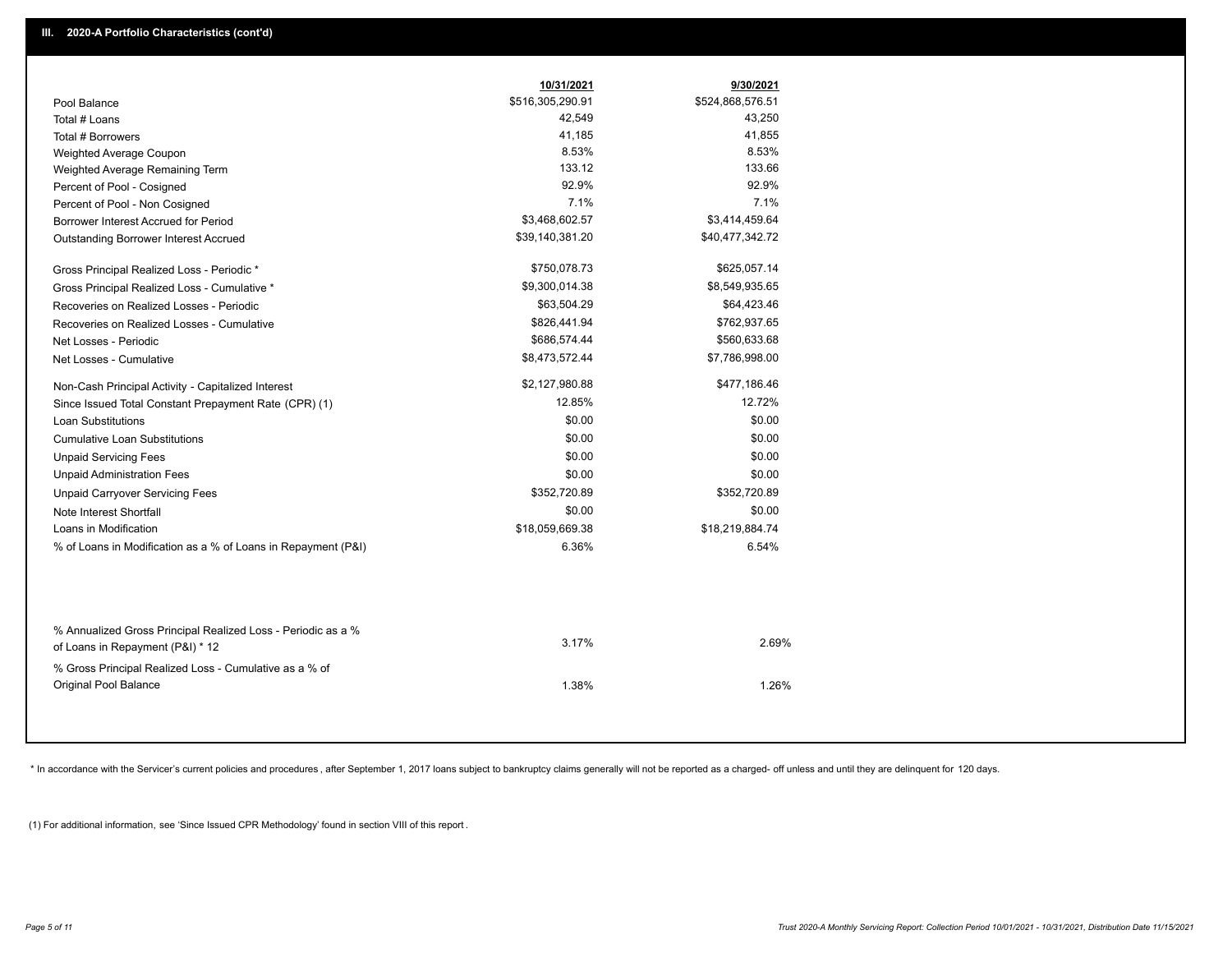# **Loan Program**

A

|                                    | Weighted<br>Average | # LOANS     | <b>\$ AMOUNT</b> | $%$ *    |
|------------------------------------|---------------------|-------------|------------------|----------|
| - Smart Option Interest-Only Loans | 7.43%               | 10,608      | \$94,956,196.92  | 18.391%  |
| - Smart Option Fixed Pay Loans     | 8.56%               | 10,805      | \$160,941,186.29 | 31.172%  |
| - Smart Option Deferred Loans      | 8.91%               | 21.136      | \$260,407,907.70 | 50.437%  |
| - Other Loan Programs              | $0.00\%$            | $\mathbf 0$ | \$0.00           | 0.000%   |
| <b>Total</b>                       | 8.53%               | 42,549      | \$516,305,290.91 | 100.000% |

\* Percentages may not total 100% due to rounding

B

C

**Index Type**

|                       | Weighted<br>Average | # LOANS | <b>\$ AMOUNT</b> | $%$ *     |
|-----------------------|---------------------|---------|------------------|-----------|
| - Fixed Rate Loans    | 9.57%               | 17,431  | \$226,814,514.21 | 43.930%   |
| - LIBOR Indexed Loans | 7.72%               | 25,118  | \$289,490,776.70 | 56.070%   |
| - Other Index Rates   | 0.00%               | 0       | \$0.00           | $0.000\%$ |
| <b>Total</b>          | 8.53%               | 42,549  | \$516,305,290.91 | 100.000%  |

\* Percentages may not total 100% due to rounding

# **Weighted Average Recent FICO**

| $0 - 639$<br>640 - 669<br>670 - 699 | 2,104<br>2,285 | \$24,598,976.98<br>\$27,366,210.80 | 4.764%    |
|-------------------------------------|----------------|------------------------------------|-----------|
|                                     |                |                                    |           |
|                                     |                |                                    | 5.300%    |
|                                     | 4,460          | \$55,148,273.11                    | 10.681%   |
| 700 - 739                           | 9,549          | \$118,022,250.22                   | 22.859%   |
| $740 +$                             | 24,149         | \$291,151,134.26                   | 56.391%   |
| $N/A$ <sub>(1)</sub>                | 2              | \$18,445.54                        | $0.004\%$ |
| <b>Total</b>                        | 42,549         | \$516,305,290.91                   | 100.000%  |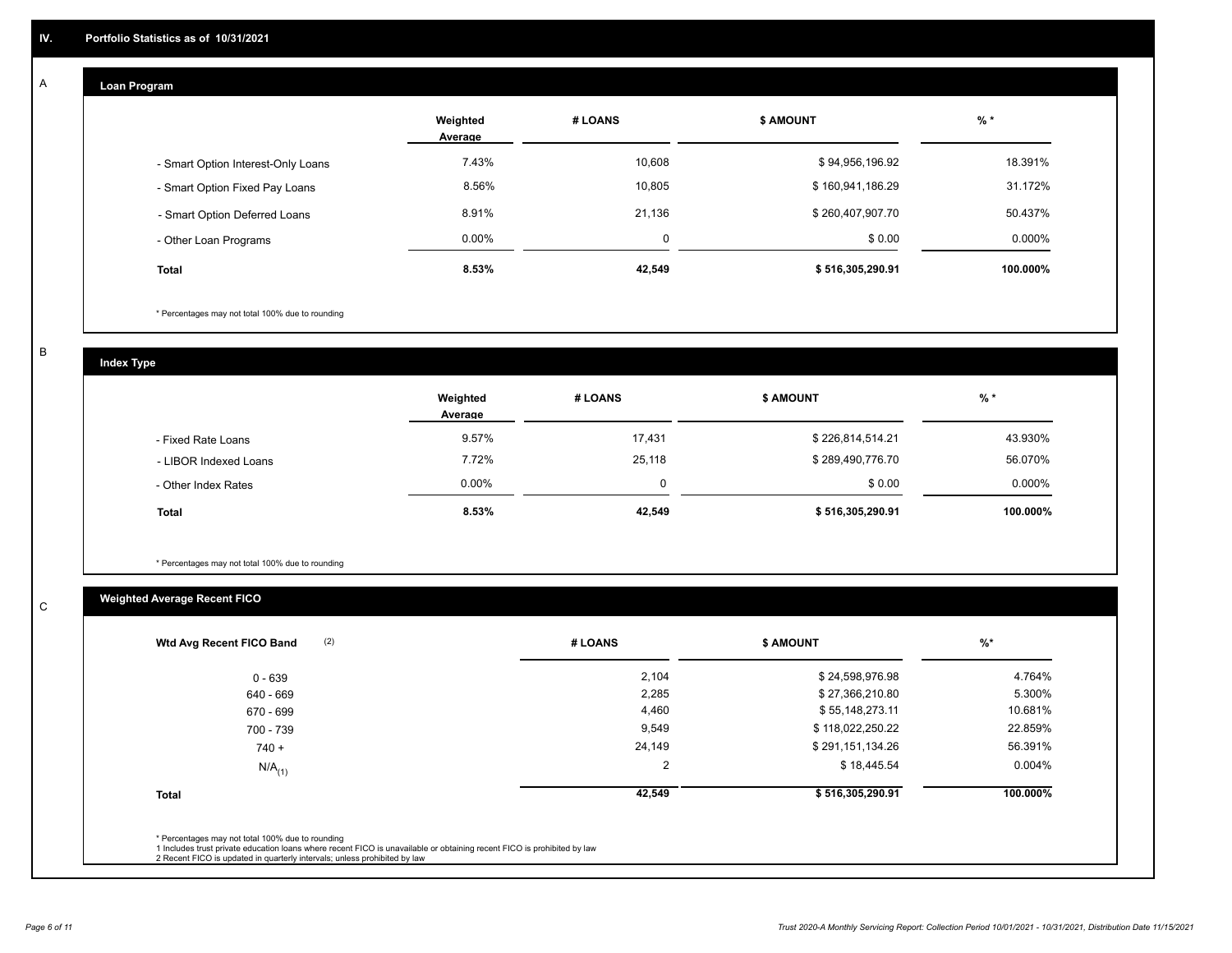| ٧. |       | 2020-A Reserve Account and Principal Distribution Calculations                  |                  |  |
|----|-------|---------------------------------------------------------------------------------|------------------|--|
| А. |       | <b>Reserve Account</b>                                                          |                  |  |
|    |       | Specified Reserve Account Balance                                               | \$1,729,328.00   |  |
|    |       | <b>Actual Reserve Account Balance</b>                                           | \$1,729,328.00   |  |
| В. |       | <b>Principal Distribution Amount</b>                                            |                  |  |
|    | i.    | Class A Notes Outstanding                                                       | \$369,508,345.34 |  |
|    | ii.   | Pool Balance                                                                    | \$516,305,290.91 |  |
|    | iii.  | First Priority Principal Distribution Amount (i - ii)                           | \$0.00           |  |
|    |       |                                                                                 | \$416,508,345.34 |  |
|    | iv.   | Class A and B Notes Outstanding                                                 |                  |  |
|    | ν.    | First Priority Principal Distribution Amount                                    | \$0.00           |  |
|    | vi.   | Pool Balance                                                                    | \$516,305,290.91 |  |
|    | vii.  | Specified Overcollateralization Amount                                          | \$129,076,322.73 |  |
|    | viii. | Regular Principal Distribution Amount (if (iv > 0, (iv - v) - (vi - vii))       | \$29,279,377.16  |  |
|    | ix.   | Pool Balance                                                                    | \$516,305,290.91 |  |
|    | х.    | 10% of Initial Pool Balance                                                     | \$67,608,928.02  |  |
|    | xi.   | First Priority Principal Distribution Amount                                    | \$0.00           |  |
|    | xii.  | Regular Principal Distribution Amount                                           | \$29,279,377.16  |  |
|    | xiii. | Available Funds (after payment of waterfall items A through I)                  | \$0.00           |  |
|    | xiv.  | Additional Principal Distribution Amount (if(vi <= x,min(xiii, vi - xi - xii))) | \$0.00           |  |
|    |       |                                                                                 |                  |  |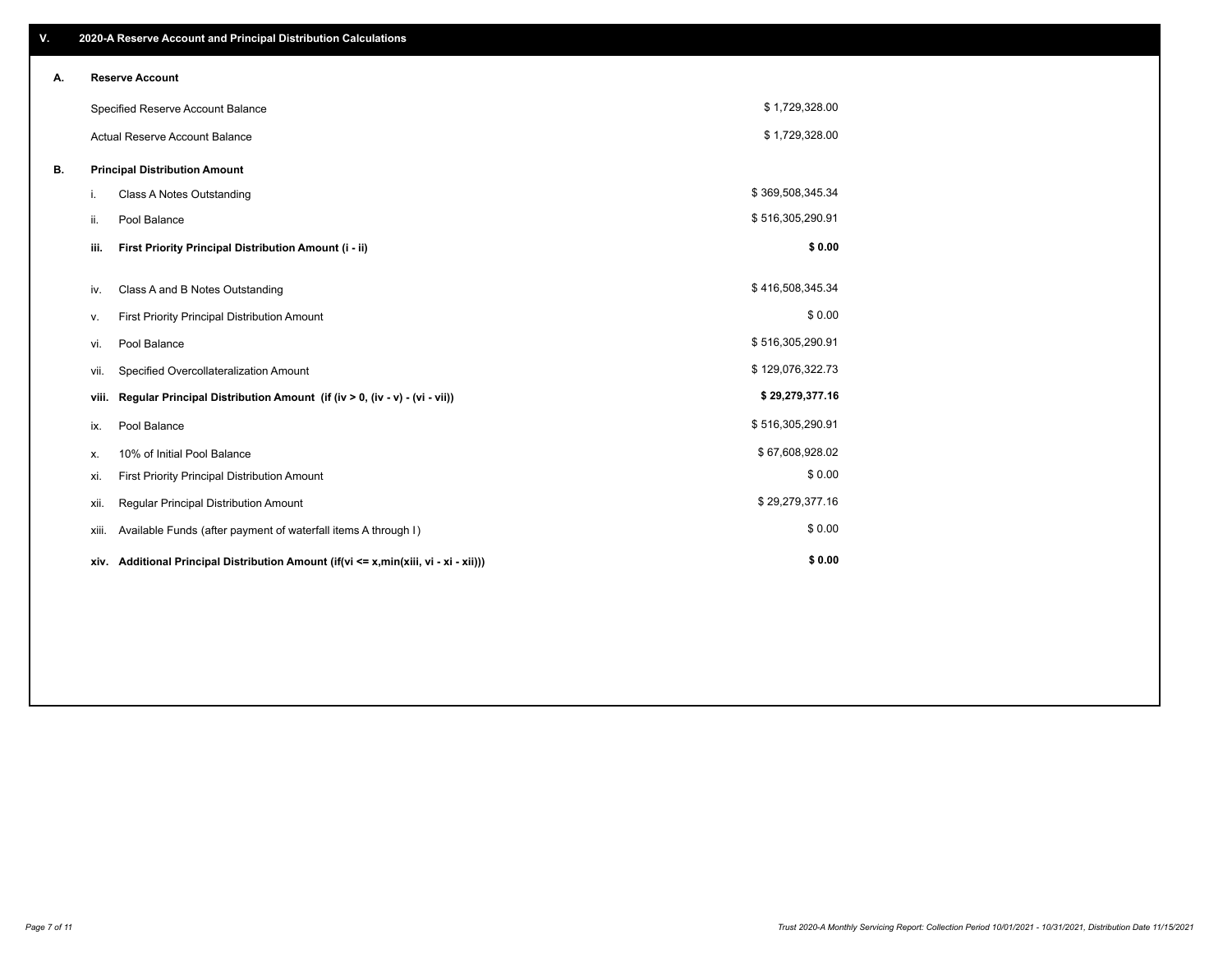|          |                                                                                      | Paid                   | <b>Funds Balance</b>               |
|----------|--------------------------------------------------------------------------------------|------------------------|------------------------------------|
|          | <b>Total Available Funds</b>                                                         |                        | \$10,897,133.40                    |
| A        | <b>Trustee Fees</b>                                                                  | \$0.00                 | \$10,897,133.40                    |
| В        | <b>Servicing Fees</b>                                                                | \$325,291.64           | \$10,571,841.76                    |
| C        | i. Administration Fees<br>ii. Unreimbursed Administrator Advances plus any Unpaid    | \$8,333.00<br>\$0.00   | \$10,563,508.76<br>\$10,563,508.76 |
| D        | Class A Noteholders Interest Distribution Amount                                     | \$633,445.71           | \$9,930,063.05                     |
| E.<br>F. | First Priority Principal Payment<br>Class B Noteholders Interest Distribution Amount | \$0.00<br>\$117,500.00 | \$9,930,063.05<br>\$9,812,563.05   |
| G        | Reinstatement Reserve Account                                                        | \$0.00                 | \$9,812,563.05                     |
| H        | <b>Regular Principal Distribution</b>                                                | \$9,812,563.05         | \$0.00                             |
|          | <b>Carryover Servicing Fees</b>                                                      | \$0.00                 | \$0.00                             |
| J        | Additional Principal Distribution Amount                                             | \$0.00                 | \$0.00                             |
| K        | Unpaid Expenses of Trustee                                                           | \$0.00                 | \$0.00                             |
| L.       | Unpaid Expenses of Administrator                                                     | \$0.00                 | \$0.00                             |
| М        | Remaining Funds to the Residual Certificateholders                                   | \$0.00                 | \$0.00                             |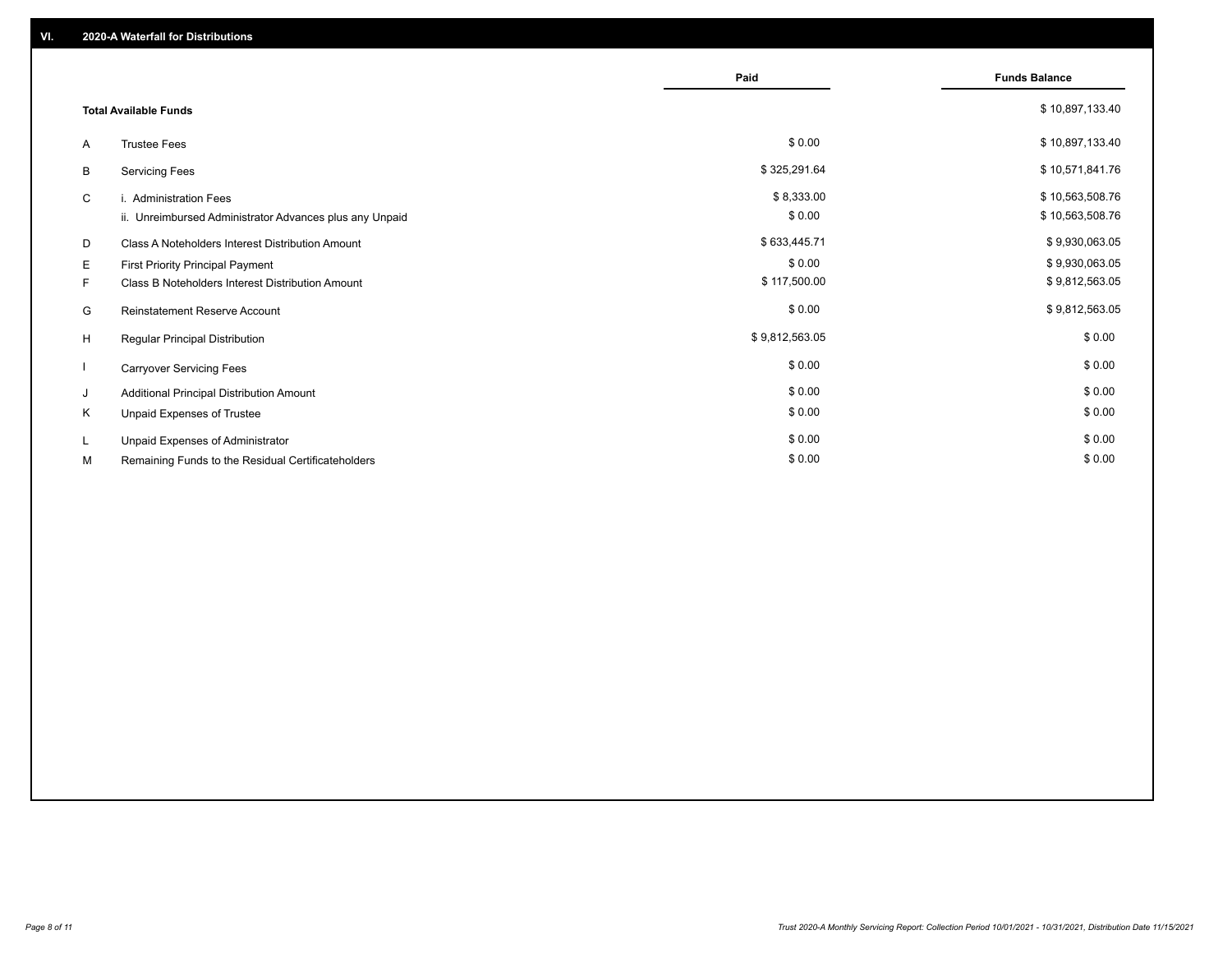| <b>Distribution Amounts</b>                                |                         |                         |                         |
|------------------------------------------------------------|-------------------------|-------------------------|-------------------------|
|                                                            | A <sub>2</sub> A        | A <sub>2</sub> B        | в                       |
| Cusip/Isin                                                 | 78449UAB4               | 78449UAC2               | 78449UAD0               |
| <b>Beginning Balance</b>                                   | \$319,574,785.16        | \$49,933,560.18         | \$47,000,000.00         |
| Index                                                      | <b>FIXED</b>            | <b>LIBOR</b>            | <b>FIXED</b>            |
| Spread/Fixed Rate                                          | 2.23%                   | 0.83%                   | 3.00%                   |
| Record Date (Days Prior to Distribution)                   | 1 NEW YORK BUSINESS DAY | 1 NEW YORK BUSINESS DAY | 1 NEW YORK BUSINESS DAY |
| <b>Accrual Period Begin</b>                                | 10/15/2021              | 10/15/2021              | 10/15/2021              |
| <b>Accrual Period End</b>                                  | 11/15/2021              | 11/15/2021              | 11/15/2021              |
| <b>Daycount Fraction</b>                                   | 0.08333333              | 0.08611111              | 0.08333333              |
| Interest Rate*                                             | 2.23000%                | 0.92025%                | 3.00000%                |
| <b>Accrued Interest Factor</b>                             | 0.001858333             | 0.000792438             | 0.002500000             |
| <b>Current Interest Due</b>                                | \$593,876.48            | \$39,569.23             | \$117,500.00            |
| Interest Shortfall from Prior Period Plus Accrued Interest | $\frac{1}{2}$           | $\mathcal{S}$ -         | $\mathsf{\$}$ -         |
| <b>Total Interest Due</b>                                  | \$593,876.48            | \$39,569.23             | \$117,500.00            |
| <b>Interest Paid</b>                                       | \$593,876.48            | \$39,569.23             | \$117,500.00            |
| <b>Interest Shortfall</b>                                  | $$ -$                   | $$ -$                   | $$ -$                   |
| <b>Principal Paid</b>                                      | \$8,486,541.02          | \$1,326,022.03          | $$ -$                   |
| <b>Ending Principal Balance</b>                            | \$311,088,244.14        | \$48,607,538.15         | \$47,000,000.00         |
| Paydown Factor                                             | 0.026520441             | 0.026520441             | 0.000000000             |
| <b>Ending Balance Factor</b>                               | 0.972150763             | 0.972150763             | 1.000000000             |

\* Pay rates for Current Distribution. For the interest rates applicable to the next distribution date, please see https://www.salliemae.com/about/investors/data/SMBabrate.txt.

**VII. 2020-A Distributions**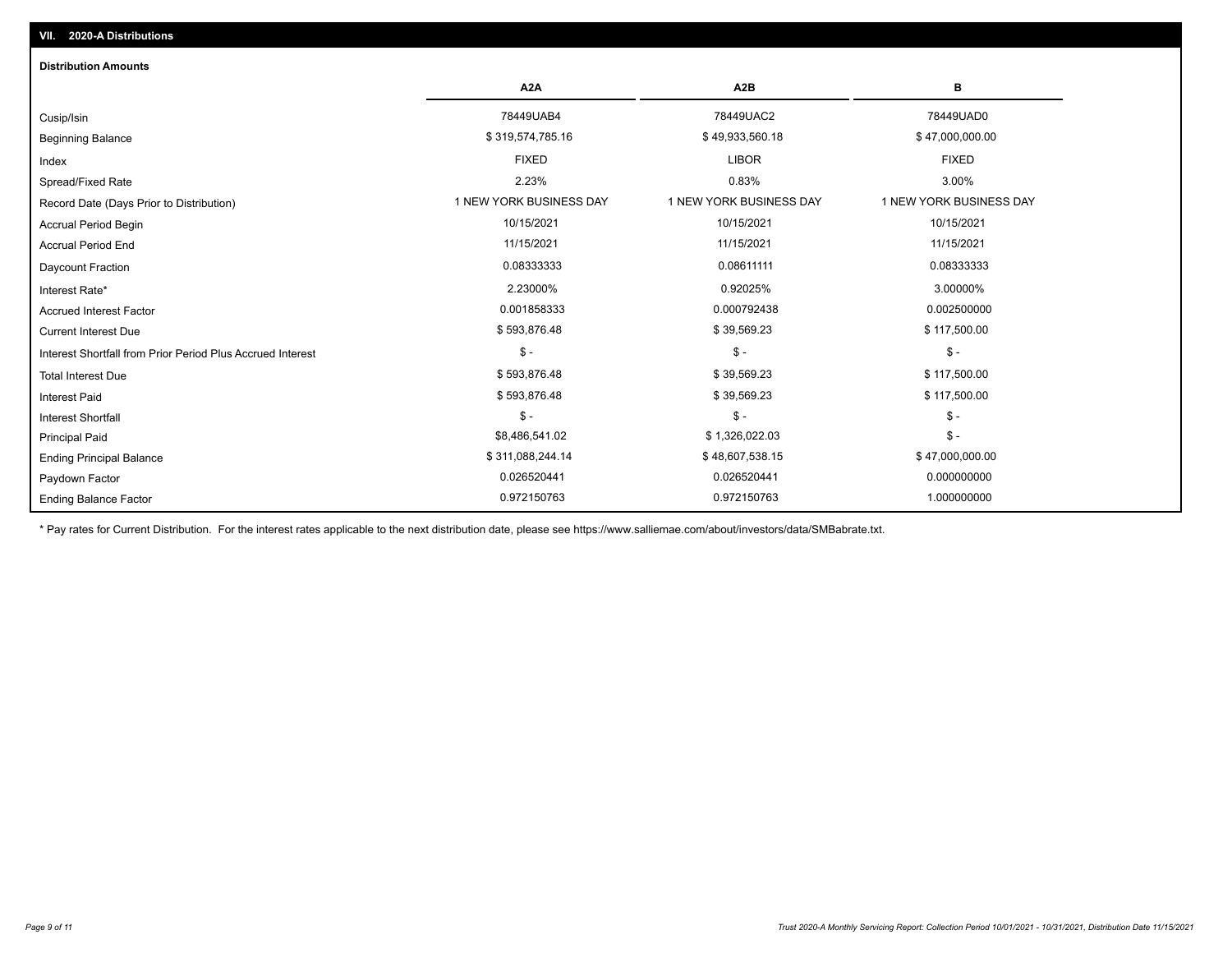#### **Since Issued Total CPR**

$$
\text{total CPR} = 1 - \left(\frac{APB}{PPB}\right)^{\left(\frac{12}{MSC}\right)}
$$

APB = Actual period-end Pool Balance PPB = Projected period-end Pool Balance assuming no prepayments and no defaults Pool Balance = Sum(Principal Balance + Interest Accrued to Capitalize Balance) MSC = Months Since Cut-Off

I J Ι

#### **Since-Issued Total Constant Prepayment Rate (CPR)**

Since-Issued Total CPR measures prepayments, both voluntary and involuntary, for a trust student loan pool over the life of a transaction. For each trust distribution, the actual month-end pool balance is compared against a month-end pool balance originally projected at issuance assuming no prepayments and defaults. For purposes of Since- Issued Total CPR calculations, projected period end pool balance assumes in-school status loans have up to a six month grace period before moving to repayment, grace status loans remain in grace status until their status end date and then to move to full principal and interest repayment, loans subject to interim interest or fixed payments during their in-school and grace period continue paying interim interest or fixed payments until full